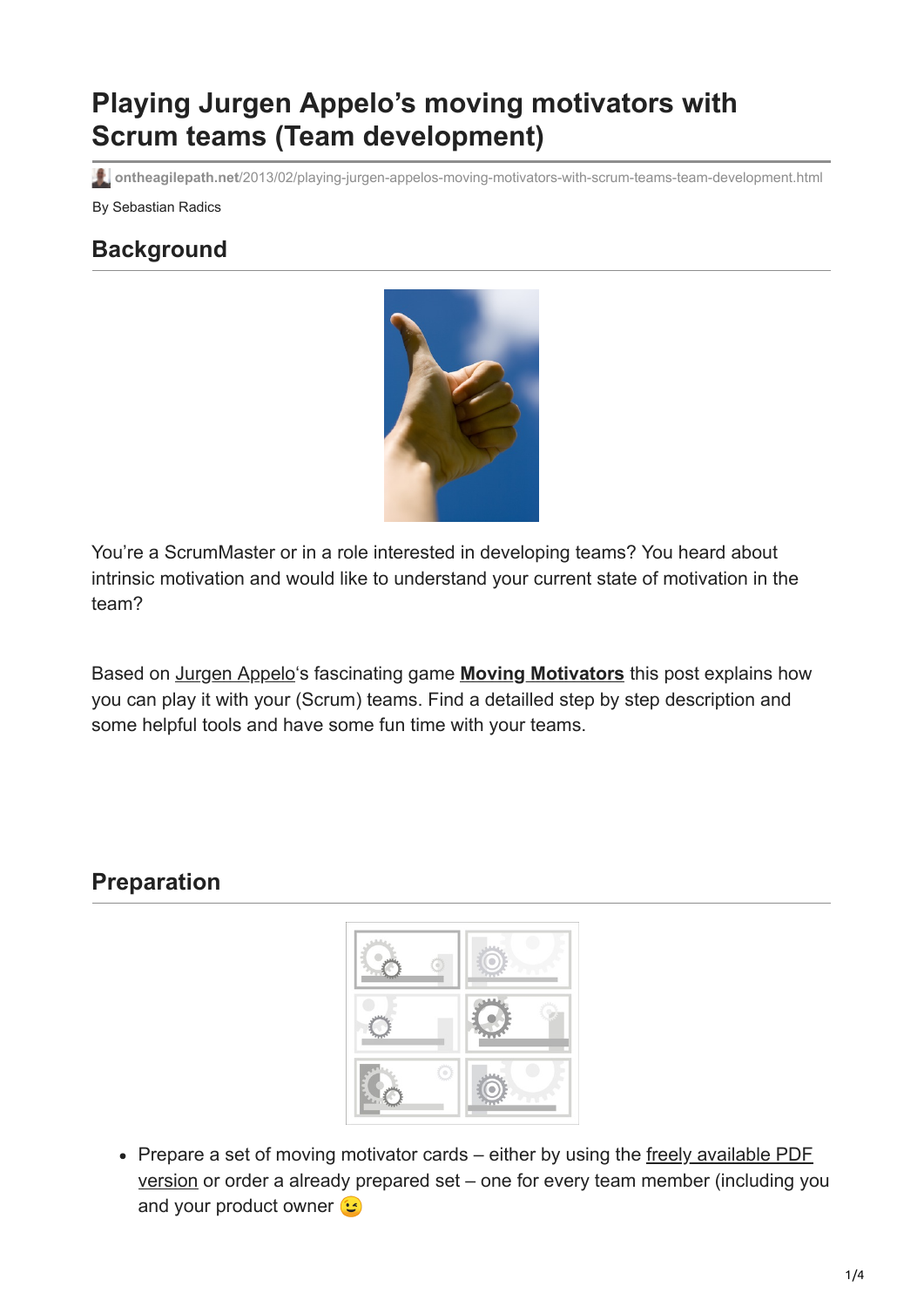- Create an easy readable game overview, describing the two steps (ordering and ranking) and how you expect to work with the team. We used a flipchart page (btw do you already know [Bikablo](http://www.kommunikationslotsen.de/wp-content/uploads/2012/02/kl_visualfacilitating_trainings_2012-9.pdf) for visualization?)
- Think about the space your team member need to put the cards in order and afterwards do the ranking – visible for every team member and not overlapping. We used partially our tables or the floor.
- Prepare the visualization for the ranking scale (from 0 to  $8 -$  described later) it must be highly visible during the game part II
- Play the game in your mind and check the timings and workflow (to avoid wasting team time later on)

## **How to play it**



- 1. **Explain** the game and the ten motivators to the team. Answer questions and ensure a good clarification in the beginning. *(Plan ˜15 min)*
- 2. **Play Part I ordering the ten motivators** by their importance (horizontal left most important to right unimportant). Every team member does it on his/her own. Allow a concentration phase. This steps takes a while and as ScrumMaster you can watch you team and experience the flow. *(Plan ˜15 min)*
- 3. **Team sync activity** every team member explains to all others his/her ordering of the ten motivators. Make it a team activity with some energy in there. Let all other team members "visit" the explaining one. This shows interest and avoids sitting meetings. In addition it helps the team to understand each other and learn about each other.

During this phase the ScrumMaster notes each ones result for later usage. As each motivator starts with a unique letter it's best to note only this letter down *(Plan 2 min per team member)*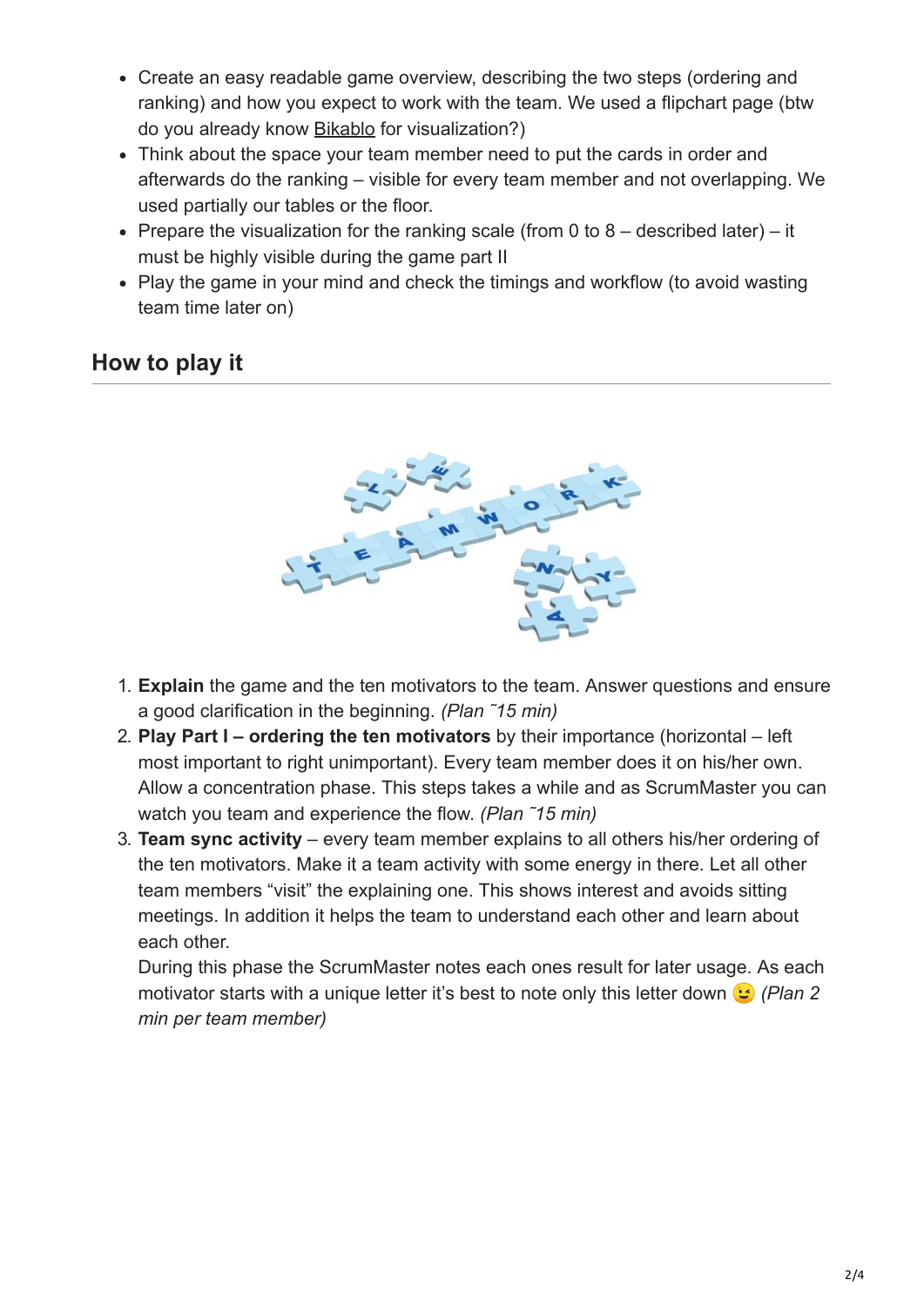- 4. **Play Part II ranking each motivator in a scale from 0 to 8**.
	- **0 completely not motivated**
	- **1 nearly not motivated (with a remaining piece of motivation)**
	- **2 less motivated**
	- **3 slightly motivated**
	- **4 moderately motivated**
	- **5 Motivated**
	- **6 Motivated over average**
	- **7 Highly motivated**
	- **8 Very high motivation (not really much more possible ;-))**

Ensure high visibility of the scale during this part (Plan ˜15 min)

5. **Team sync activity** – every team member explains to all others his/her ranking of each motivator. Again "visit" each other. Again the ScrumMaster notes it down. *(Plan 2 min per team member)*

- 6. Let the team discuss about their observations and experience with the game. What did they see, learn, feel? I guess you'll notice the energy in your team.
- 7. Explain the team, that you'll summarize the teams output and send it to everyone.

During the whole game I suggest taking pictures from time to time. This way you can put it together with the results and your team will remember this session and you create a magic moment with it.